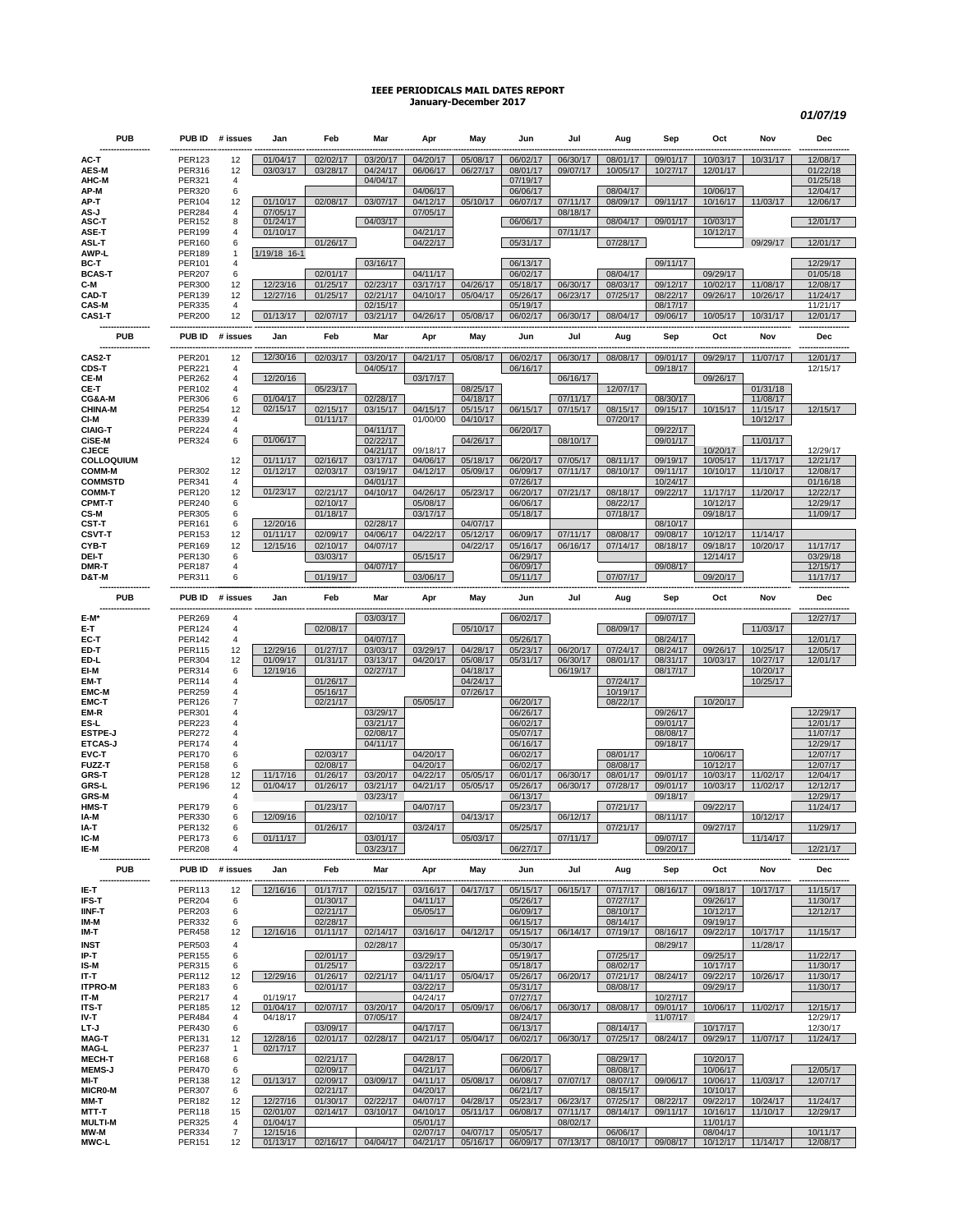| <b>PUB</b>            |               | PUB ID # issues | Jan      | Feb      | Mar      | Apr      | May      | Jun      | Jul      | Aug      | Sep      | Oct      | Nov      | <b>Dec</b>                  |
|-----------------------|---------------|-----------------|----------|----------|----------|----------|----------|----------|----------|----------|----------|----------|----------|-----------------------------|
| <b>NANO-T</b>         | <b>PER192</b> | 6               | 01/13/17 |          | 04/04/17 |          | 05/23/17 |          | 07/13/17 |          | 09/18/17 |          | 11/16/17 |                             |
| <b>NANO-M</b>         | <b>PER209</b> | 4               |          |          | 02/17/17 |          |          | 05/19/17 |          |          | 08/16/17 |          |          | 11/17/17                    |
| <b>NET-M</b>          | <b>PER317</b> | 6               | 01/23/17 |          | 03/24/17 |          | 05/19/17 |          | 07/28/17 |          | 09/28/17 |          | 11/21/17 |                             |
| <b>NNLS-T</b>         | <b>PER149</b> | 12              | 01/10/17 | 02/09/17 | 03/20/17 | 04/22/17 | 05/08/17 | 06/06/17 | 07/13/17 | 08/08/17 | 09/08/17 | 10/10/17 | 11/03/17 | 12/05/17                    |
| NS-T                  | PER106        | 12              | 04/07/17 | 04/11/17 | 04/11/17 | 04/28/17 | 05/26/17 | 07/05/17 | 07/21/17 | 08/22/17 | 09/22/17 | 10/24/17 |          |                             |
| OCN-J                 | <b>PER229</b> | $\overline{4}$  |          |          | 03/22/17 |          |          | 06/20/17 |          |          | 09/26/17 |          |          | 12/28/17                    |
| <b>PAMI-T</b>         | <b>PER135</b> | 12              | 01/12/16 | 01/11/17 | 02/13/17 | 03/09/17 | 04/05/17 | 05/11/17 | 06/14/17 | 07/07/17 | 08/11/17 | 09/12/17 | 10/10/17 | 11/08/17                    |
| PC-T                  | <b>PER125</b> | $\overline{2}$  |          |          |          |          |          | 05/31/17 |          |          |          |          |          | 12/01/17                    |
| PEL-M                 | <b>PER282</b> | $\overline{4}$  |          |          | 03/09/17 |          |          | 06/27/17 |          |          | 09/11/17 |          |          | 12/21/17                    |
| PEL-T                 | <b>PER450</b> | 12              | 12/15/16 | 01/12/17 | 02/16/17 | 03/16/17 | 04/17/17 | 05/15/17 | 06/14/17 | 07/14/17 | 08/17/17 | 09/14/17 | 10/17/17 | 11/15/17                    |
| P&E-M                 | <b>PER337</b> | 6               | 02/07/17 |          | 03/01/17 |          | 04/20/17 |          | 06/16/17 |          | 08/21/17 |          | 10/20/17 |                             |
| PHOTOV-J              | <b>PER177</b> | 6               | 12/27/16 |          | 02/28/17 |          | 05/04/17 |          | 06/27/17 |          | 08/22/17 |          | 10/27/17 |                             |
| POT(STM)              | <b>PER506</b> | 6               | 01/10/17 |          | 03/08/17 |          | 05/09/17 |          | 07/13/17 |          | 09/08/17 |          | 11/14/17 |                             |
| <b>PROC</b>           | <b>PER501</b> | 12              | 01/03/17 | 01/28/17 | 02/21/17 | 04/01/17 | 04/28/17 | 05/26/17 | 06/23/17 | 07/24/17 | 08/29/17 | 09/28/17 | 10/26/17 | 11/30/17                    |
| PS-T                  | <b>PER107</b> | 12              | 01/12/17 | 02/10/17 | 04/05/17 | 04/11/17 | 05/16/17 | 06/16/17 | 07/11/17 | 08/10/17 | 09/18/17 | 10/12/17 | 11/14/17 | 12/15/17                    |
| <b>PUB</b>            | PUB ID        | # issues        | Jan      | Feb      | Mar      | Apr      | May      | Jun      | Jul      | Aug      | Sep      | Oct      | Nov      | <b>Dec</b>                  |
| PT-L                  | <b>PER148</b> | 6               |          | 02/16/17 |          | 04/28/17 |          | 06/16/17 |          | 08/15/17 |          | 10/31/17 |          | 12/15/17                    |
| <b>PULSE</b>          | <b>PER309</b> | 6               | 01/26/17 |          | 03/20/17 |          | 05/17/17 |          | 07/18/17 |          | 09/27/17 |          | 11/17/17 |                             |
| <b>PVC-M</b>          | <b>PER336</b> | 4               |          |          | 03/22/17 |          |          | 07/06/17 |          |          | 10/03/17 |          |          |                             |
| <b>PWRD-T</b>         | <b>PER143</b> | 6               |          | 01/27/17 |          | 03/29/17 |          | 05/25/17 |          | 07/28/17 |          | 10/03/17 |          | 11/28/17                    |
| <b>PWRS-T</b>         | <b>PER144</b> | 6               | 12/29/16 |          | 02/25/17 |          | 04/24/17 |          | 06/23/17 |          | 08/24/17 |          | 10/25/17 |                             |
| QE J                  | <b>PER134</b> | 6               |          | 02/02/17 |          | 04/20/17 |          | 06/06/17 |          | 08/04/17 |          | 10/03/17 |          | 12/01/17                    |
| R-T                   | <b>PER109</b> | $\overline{4}$  |          |          | 04/07/17 |          |          | 06/09/17 |          |          | 09/06/17 |          |          | 12/05/17                    |
| RA-M                  | <b>PER328</b> | $\overline{4}$  |          |          | 03/27/17 |          |          | 06/14/17 |          |          | 09/13/17 |          |          | 12/14/17                    |
| RO-T                  | <b>PER146</b> | 6               |          | 02/10/17 |          | 04/25/17 |          | 06/09/17 |          | 08/10/17 |          | 10/06/17 |          | 12/08/17                    |
| <b>RPMS-T</b>         | <b>PER292</b> | 6               |          | 04/06/17 |          | 04/21/17 |          | 05/26/17 |          | 07/11/17 |          | 09/08/17 |          | 11/09/17                    |
| SAC-J                 | <b>PER141</b> | 12              | 01/19/17 | 04/12/17 | 05/08/17 | 05/31/17 | 05/31/17 | 06/09/17 | 06/23/17 | 07/21/17 | 08/24/17 | 09/22/17 | 12/12/17 | 12/29/17                    |
| SM-T                  | <b>PER145</b> | 4               |          | 01/31/17 |          |          | 05/12/17 |          |          | 08/08/17 |          |          | 10/31/17 |                             |
| <b>S&amp;P-M</b>      | <b>PER338</b> | 6               |          | 02/01/17 |          | 03/29/17 |          | 06/01/17 |          | 08/02/17 |          | 10/04/17 |          | 12/08/17                    |
| SG-T                  | <b>PER236</b> | 6               | 01/05/17 |          | 03/02/17 |          | 05/04/17 |          | 06/30/17 |          | 08/29/17 |          | 10/27/17 |                             |
| SMC-T                 | <b>PER127</b> | 12              | 12/27/16 | 01/23/17 | 03/21/17 | 04/20/17 | 05/01/17 | 05/23/17 | 06/30/17 | 07/25/17 | 08/24/17 | 09/22/17 | 10/20/17 | 11/24/17                    |
| <b>PUB</b>            | PUB ID        | # issues        | Jan      | Feb      | Mar      | Apr      | May      | Jun      | Jul      | Aug      | Sep      | Oct      | Nov      | Dec                         |
| <b>SMPTE</b>          |               | 8               | 02/03/17 |          | 03/07/17 | 04/06/17 | 05/18/17 |          | 07/12/17 | 08/17/17 | 09/05/17 | 10/11/17 |          |                             |
| SOFT-M                | <b>PER312</b> | 6               | 01/06/17 |          | 03/01/17 |          | 04/28/17 |          | 07/06/17 |          | 09/07/17 |          | 11/08/17 |                             |
| SP-M                  | <b>PER310</b> | 6               | 01/11/17 |          | 03/08/17 |          | 04/28/17 |          | 07/10/17 |          | 09/08/17 |          | 11/08/17 |                             |
| SP-T                  | <b>PER100</b> | 6               |          | 02/07/17 |          | 04/11/17 |          | 06/06/17 |          | 08/04/17 |          | 09/26/17 |          | 12/01/17                    |
| <b>SPEC</b>           | <b>PER500</b> | 12              | 01/03/17 | 01/26/17 | 02/28/17 | 03/28/17 | 04/25/17 | 05/30/17 | 06/27/17 | 07/25/17 | 08/29/17 | 09/26/17 | 10/26/17 | 11/28/17                    |
| <b>SPEC (Digital)</b> | <b>PER500</b> | 12              | 01/02/17 | 02/01/17 | 03/01/17 | 04/03/17 | 05/01/17 | 06/01/17 | 07/03/17 | 08/01/17 | 09/01/17 | 10/02/17 | 11/01/17 | 12/01/17                    |
| SP-L                  | <b>PER327</b> | 4               |          |          | 03/01/17 |          | 05/26/17 |          |          |          | 08/29/17 | 09/26/17 |          | 12/01/17                    |
| SSC-J                 | <b>PER410</b> | 12              | 01/17/17 | 02/14/17 | 03/03/17 | 04/04/17 | 04/28/17 | 05/31/17 | 06/29/17 | 07/28/17 | 08/31/17 | 10/03/17 | 10/30/17 | 12/04/17                    |
| SSC-M                 | <b>PER222</b> | $\overline{4}$  | 01/25/17 |          |          |          |          | 06/23/17 |          |          | 08/29/17 |          | 11/16/17 |                             |
|                       |               |                 |          |          |          |          |          |          |          | 08/18/17 |          |          |          |                             |
| <b>STARS-J</b>        | <b>PER215</b> | 12              | 01/05/17 | 01/30/17 | 03/01/17 | 03/31/17 | 04/19/17 | 07/26/17 | 08/10/17 |          | 10/02/17 | 10/13/17 |          | 11/14/17 -17 pt. 1 12-29-17 |
| STE-T                 | <b>PER235</b> | $\overline{4}$  | 12/21/16 |          |          | 04/14/17 |          |          | 06/27/17 |          |          | 09/26/17 |          |                             |
| STQE-J                | <b>PER471</b> | 6               |          | 02/10/17 |          | 04/22/17 |          | 06/09/17 |          | 08/10/17 | 08/22/17 | 10/12/17 |          | 12/12/17                    |
| STSP-J                | PER211        | $\overline{4}$  |          |          | 02/22/17 |          |          | 06/01/17 |          |          |          |          |          | 11/24/17                    |
| <b>T&amp;S-M</b>      | <b>PER140</b> | 4               |          |          | 03/23/17 |          |          | 06/13/17 |          |          | 09/08/17 |          |          | 12/08/17                    |
| Thz-T                 | <b>PER195</b> | 6               | 01/19/17 |          | 03/10/17 |          | 05/11/17 |          | 07/11/17 |          | 09/21/17 |          | 11/16/17 |                             |
| <b>VLSI-T</b>         | PER162        | 12              | 01/04/17 | 01/26/17 | 03/13/17 | 04/28/17 | 05/08/17 | 05/31/17 | 06/30/17 | 08/01/17 | 08/29/17 | 10/03/17 | 10/27/17 | 11/30/17                    |
| VT-M                  | <b>PER340</b> | $\overline{4}$  |          |          | 02/22/17 |          |          | 05/24/17 |          |          | 08/31/17 |          |          | 11/30/17                    |
| VT-T                  | <b>PER108</b> | 12              | 12/22/16 | 01/24/17 | 04/07/17 | 04/28/17 | 05/19/17 | 06/23/17 | 07/21/17 | 08/18/17 | 09/25/17 | 10/24/17 | 11/17/17 | 12/22/17                    |
| WC-M                  | <b>PER329</b> | 6               |          | 02/23/17 |          | 04/21/17 |          | 06/20/17 |          | 08/23/17 |          | 10/25/17 |          | 12/15/17                    |
| WC-T                  | <b>PER193</b> | 12              | 01/12/17 | 02/15/17 | 04/06/17 | 04/28/17 | 05/16/17 | 06/16/17 | 07/14/17 | 08/18/17 | 09/18/17 | 10/17/17 | 11/17/17 | 12/15/17                    |
| WIE-M                 | <b>PER050</b> | $\overline{2}$  |          |          |          |          |          | 05/11/17 |          |          |          |          |          | 11/08/17                    |

**\*E-M: This magazine is new and was published late in the year. \*\*COMM-L: First issue was in print.**

| IEEE TRANSACTIONS/JOURNALS/MAGAZINES (w/ISSNs) - 2008 - 2016 |                |           |
|--------------------------------------------------------------|----------------|-----------|
|                                                              |                |           |
| Advanced Packaging (formerly CPMTB; In 2011-see CPMT)        | ADVP-T         | 1521-3323 |
| Aerospace & Electronic Systems Magazine                      | AES-M          | 0885-8985 |
| Aerospace & Electronic Systems (As of 2011 - online only.)   | AES-T          | 0018-9251 |
| Annals of the History of Computing                           | AHC-M          | 1058-6180 |
| Antennas & Propagation Magazine                              | AP-M           | 1045-9243 |
| Antennas & Propagation                                       | AP-T           | 0018-926x |
| Antennas and Wireless Propagation Letters                    | AWP-L          | 1536-1225 |
| <b>Applied Superconductivity</b>                             | ASC-T          | 1051-8223 |
| Audio, Speech, and Language Processing                       | ASL-T          | 2329-9290 |
| Automatic Control                                            | AC-T           | 0018-9286 |
| Automatica Sinica                                            | AS-J           | 2329-9266 |
| Automation Science and Engineering                           | ASE-T          | 1545-5955 |
| Autonomous Mental Development (as of 2016 - See CDS-T)       | AMD-T          | 1943-0604 |
| <b>Biomedical Circuits and Systems</b>                       | <b>BCAS-T</b>  | 1932-4545 |
| <b>Biomedical Engineering</b>                                | <b>BME-T</b>   | 0018-9294 |
| Biomedical and Health Informatics (formerly ITB)             | <b>BHI-J</b>   | 2168-2194 |
| Broadcasting                                                 | BC-T           | 0018-9316 |
| China Communications Magazine                                | <b>CHINA-M</b> | 1673-5447 |
| Circuits & Devices Magazine (Ceased Publication)             | C&D-M          | 8755-3996 |
| Circuits and Systems Magazine                                | CAS-M          | 1531-636X |
| Circuits & Systems Part 1: Regular Papers                    | CAS1-T         | 1549-8328 |
| Circuits & Systems Part 2: Express Briefs                    | CAS2-T         | 1549-7747 |
| Circuits & Systems for Video Technology                      | CSVT-T         | 1051-8215 |
| Cloud Computing Magazine (Online Plus)                       | CC-M           | 2325-6095 |
| Cloud Computing                                              | CC-T           | 2168-7161 |
| Cognitive and Developmental Systems (formerly AMD-T)         | CDS-T          | 2379-8920 |
| Communications Letters                                       | <b>COMM-L</b>  | 1089-7798 |
| <b>Communications Magazine</b>                               | <b>COMM-M</b>  | 0163-6804 |
| Communications                                               | <b>COMM-T</b>  | 0090-6778 |
| Components & Packaging Technologies (In 2011-see CPMT)       | CAPT-T         | 1521-3331 |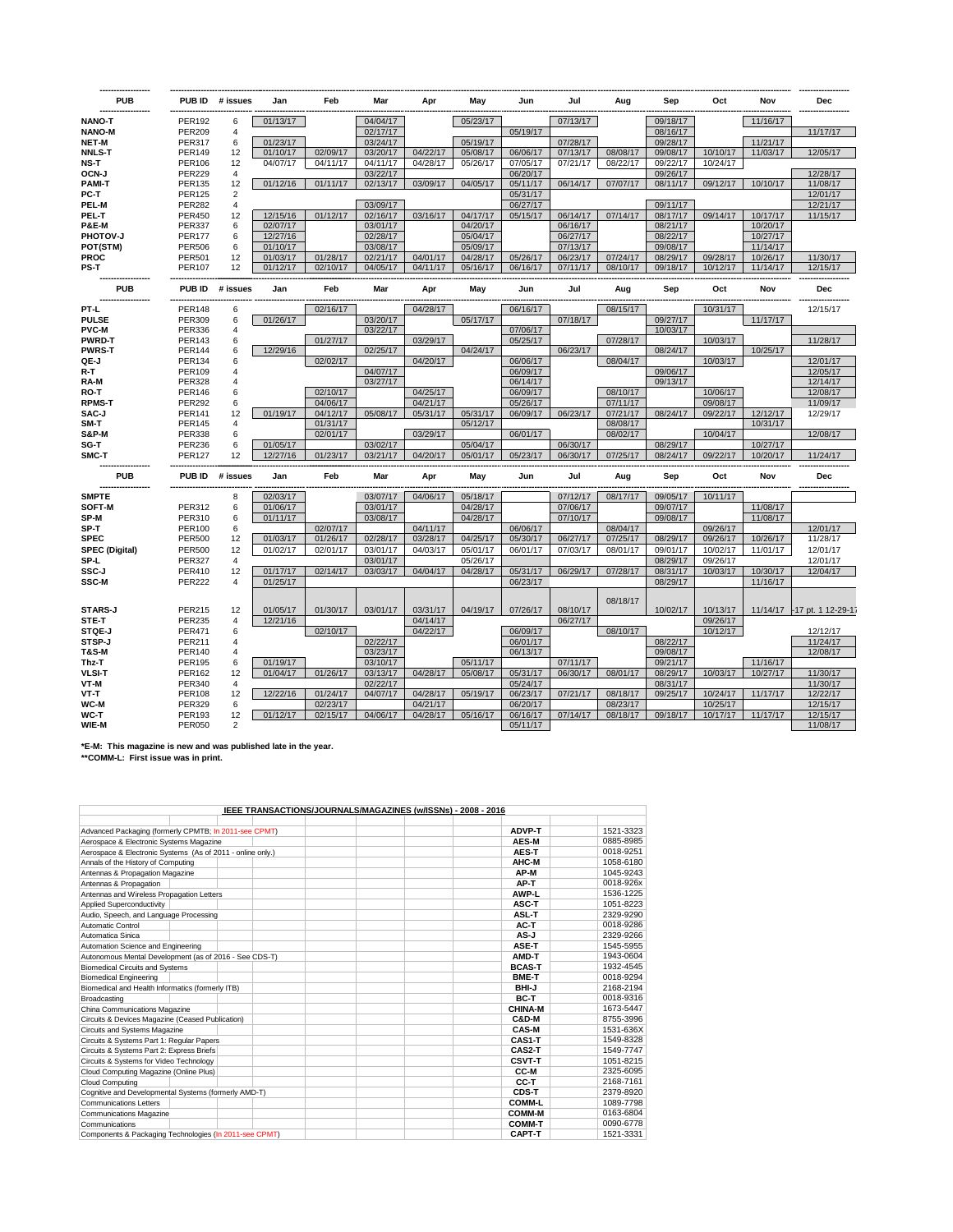| Components, Packaging and Manufacturing Technology                                    | <b>CPMT-T</b>        | 2156-3950              |
|---------------------------------------------------------------------------------------|----------------------|------------------------|
| Computational Biology and Bioinformatics                                              | CBB-T                | 1545-5963              |
| Computational Intelligence Magazine                                                   | CI-M                 | 1556-603X              |
| Computational Intelligence and AI in Games                                            | <b>CIAIG-T</b>       | 1943-068X              |
| Computer                                                                              | C-M                  | 0018-9162              |
| Computer-Aided Design of Integrated Circuits & Systems                                | <b>CAD-T</b>         | 0278-0070              |
| <b>Computer Architecture Letters</b>                                                  | CA-L<br>CG&A-M       | 1556-6056<br>0272-1716 |
| Computer Graphics & Applications Magazine<br>Computers                                | C-T                  | 0018-9340              |
| Computing in Science & Engineering                                                    | <b>CISE M</b>        | 1521-9615              |
| <b>Consumer Electronics Magazine</b>                                                  | CE-M                 | 2162-2248              |
| <b>Consumer Electronics</b>                                                           | CE-T                 | 0098-3063              |
| Control Systems Magazine                                                              | CS-M                 | 1066-033X              |
| Control Systems Technology                                                            | CST-T                | 1063-6536              |
| Cybernetics (formerly SMC-B)                                                          | CYB-T                | 2168-2267              |
| Dependable and Secure Computing                                                       | <b>DSC-T</b>         | 1545-5971              |
| Design & Test of Computers                                                            | D&T-M                | 2168-2356              |
| Device and Materials Reliability                                                      | DMR-T                | 1530-4388              |
| Dielectrics & Electrical Insulation                                                   | <b>DEI-T</b>         | 1070-9878              |
| Display Technology                                                                    | DT-J                 | 1551-319X              |
| Education                                                                             | E-T                  | 0018-9359              |
| <b>Electrical Insulation Magazine</b>                                                 | EI-M<br>E-M          | 0883-7554<br>2325-5897 |
| <b>Electrification Magazine</b><br>Electromagnetic Compatibility Magazine             | <b>EMC-M</b>         | 2162-2264              |
| <b>Electromagnetic Compatibility</b>                                                  | <b>EMC-T</b>         | 0018-9375              |
| <b>Electron Devices</b>                                                               | ED-T                 | 0018-9383              |
| Electron Device Letters                                                               | ED-L                 | 0741-3106              |
| Electronics Packaging Manufacturing (In 2011-see CPMT)                                | EPM-T                | 1521-334X              |
| <b>Embedded Systems Letters</b>                                                       | ES-L                 | 1943-0663              |
| Emerging and Selected Topics in Circuits and Systems                                  | <b>ETCAS-J</b>       | 2156-3357              |
| Emerging and Selected Topics in Power Electronics                                     | <b>ESTPE-J</b>       | 2168-6777              |
| <b>Energy Conversion</b>                                                              | EC-T                 | 0885-8969              |
| <b>Engineering Management</b>                                                         | EM-T                 | 0018-9391              |
| Engineering Management Review                                                         | EM R                 | 0360-8581              |
| Evolutionary Computation                                                              | EVC-T                | 1089-778X              |
| <b>Fuzzy Systems</b>                                                                  | <b>FUZZ-T</b>        | 1063-6706              |
| Geoscience & Remote Sensing Letters                                                   | <b>GRS-L</b>         | 1545-598X<br>0196-2892 |
| Geoscience & Remote Sensing<br>Haptics                                                | <b>GRS-T</b><br>H-T  | 1939-1412              |
| Human-Machine Systems (formerly SMC-C)                                                | <b>HMS-T</b>         | 2168-2291              |
| Image Processing                                                                      | IP-T                 | 1057-7149              |
| Industrial Electronics Magazine                                                       | IE-M                 | 1932-4529              |
| <b>Industrial Electronics</b>                                                         | IE-T                 | 0278-0046              |
| Industrial Informatics                                                                | <b>IINF-T</b>        | 1551-3203              |
| Industry Applications Magazine                                                        | IA-M                 | 1077-2618              |
| <b>Industry Applications</b>                                                          | IA-T                 | 0093-9994              |
| Information Forensics and Security                                                    | IFS-T                | 1556-6013<br>1089-7771 |
| Information Technology in Biomedicine (In 2013 - Renamed BHI-J)<br>Information Theory | ITB-T<br>IT-T        | 0018-9448              |
| The Institute                                                                         | INST                 | 1050-1797              |
| Instrumentation & Measurement Magazine                                                | IM-M                 | 1094-6969              |
| Instrumentation & Measurement                                                         | IM-T                 | 0018-9456              |
| Intelligent Systems Magazine                                                          | IS-M                 | 1541-1672              |
| Intelligent Transportation Systems                                                    | ITS-T                | 1524-9050              |
| Internet Computing Magazine                                                           | IC-M                 | 1089-7801              |
| IT Professional Magazine                                                              | <b>ITPRO-M</b>       | 1520-9202              |
| Knowledge & Data Engineering                                                          | <b>KDE-T</b>         | 1041-4347              |
| Lightwave Technology<br>Magnetics                                                     | LT-J<br><b>MAG-T</b> | 0733-8724<br>0018-9464 |
| <b>Magnetics Letters</b>                                                              | <b>MAG-L</b>         | 1949-307X              |
| Mechatronics                                                                          | <b>MECH-T</b>        | 1083-4435              |
| Medical Imaging                                                                       | MI-T                 | 0278-0062              |
| Micro Magazine                                                                        | <b>MICRO-M</b>       | 0272-1732              |
| Microelectromechanical Systems                                                        | <b>MEMS-J</b>        | 1057-7157              |
| Microwave Magazine                                                                    | MW-M                 | 1527-3342              |
| Microwave and Wireless Components Letters                                             | <b>MWC-L</b>         | 1531-1309              |
| Microwave Theory & Techniques                                                         | MTT-T                | 0018-9480              |
| Mobile Computing                                                                      | мс т                 | 1536-1233              |
| Multimedia Magazine                                                                   | <b>MULT-M</b>        | 1070-986X              |
| Multimedia<br>Nanobioscience                                                          | MM-T<br>NB-T         | 1520-9210<br>1536-1241 |
| Nanotechnology                                                                        | <b>NANO-T</b>        | 1536-125X              |
| Nanotechnology Magazine                                                               | <b>NANO-M</b>        | 1932-4510              |
| Network Magazine                                                                      | <b>NET-M</b>         | 0890-8044              |
| Networking                                                                            | NET-T                | 1063-6692              |
| Neural Networks and Learning Systems (formerly Neural Networks)                       | <b>NNLS-T</b>        | 2162-237X              |
| Neural Systems and Rehabilitation Engineering                                         | <b>NSRE-T</b>        | 1534-4320              |
| Nuclear Science                                                                       | NS T                 | 0018-9499              |
| Oceanic Engineering                                                                   | OE-J                 | 0364-9059              |
| Optical Communications and Networking<br>Parallel & Distributed Systems               | OCN-J<br>PDS-T       | 1943-0620              |
| Pattern Analysis & Machine Intelligence                                               | <b>PAMI-T</b>        | 1045-9219<br>0162-8828 |
| Pervasive Computing Magazine                                                          | <b>PVC-M</b>         | 1536-1268              |
| Photonics Technology Letters                                                          | PT-L                 | 1041-1135              |
| Photovoltaics                                                                         | PHOTOV-J             | 2156-3381              |
| Plasma Science                                                                        | PS-T                 | 0093-3813              |
| Potentials Magazine                                                                   | POT(STM)             | 0278-6648              |
| Power & Energy Magazine                                                               | <b>P&amp;E-M</b>     | 1540-7977              |
| Power Delivery                                                                        | <b>PWRD-T</b>        | 0885-8977              |
| Power Electronics<br>Power Electronics Magazine                                       | PEL-T<br>PE M        | 0885-8993<br>1540-7977 |
| Power Systems                                                                         | <b>PWRS-T</b>        | 0885-8950              |
| Proceedings of the IEEE                                                               | <b>PROC</b>          | 0018-9219              |
| Product Safety Engineering                                                            | <b>PSE-J</b>         | 1556-6099              |
| Professional Communication                                                            | PC-T                 | 0361-1434              |
| Pulse (formerly EMB)                                                                  | <b>PULSE</b>         | 2154-2287              |
| <b>Quantum Electronics</b>                                                            | QE-J                 | 0018-9197              |
| Reliability                                                                           | R-T                  | 0018-9529              |
| <b>RITA</b><br>Robotics                                                               | <b>RITA</b><br>RO-T  | 1932-8540<br>1552-3098 |
| Robotics & Automation Magazine                                                        | RA-M                 | 1070-9932              |
|                                                                                       |                      |                        |